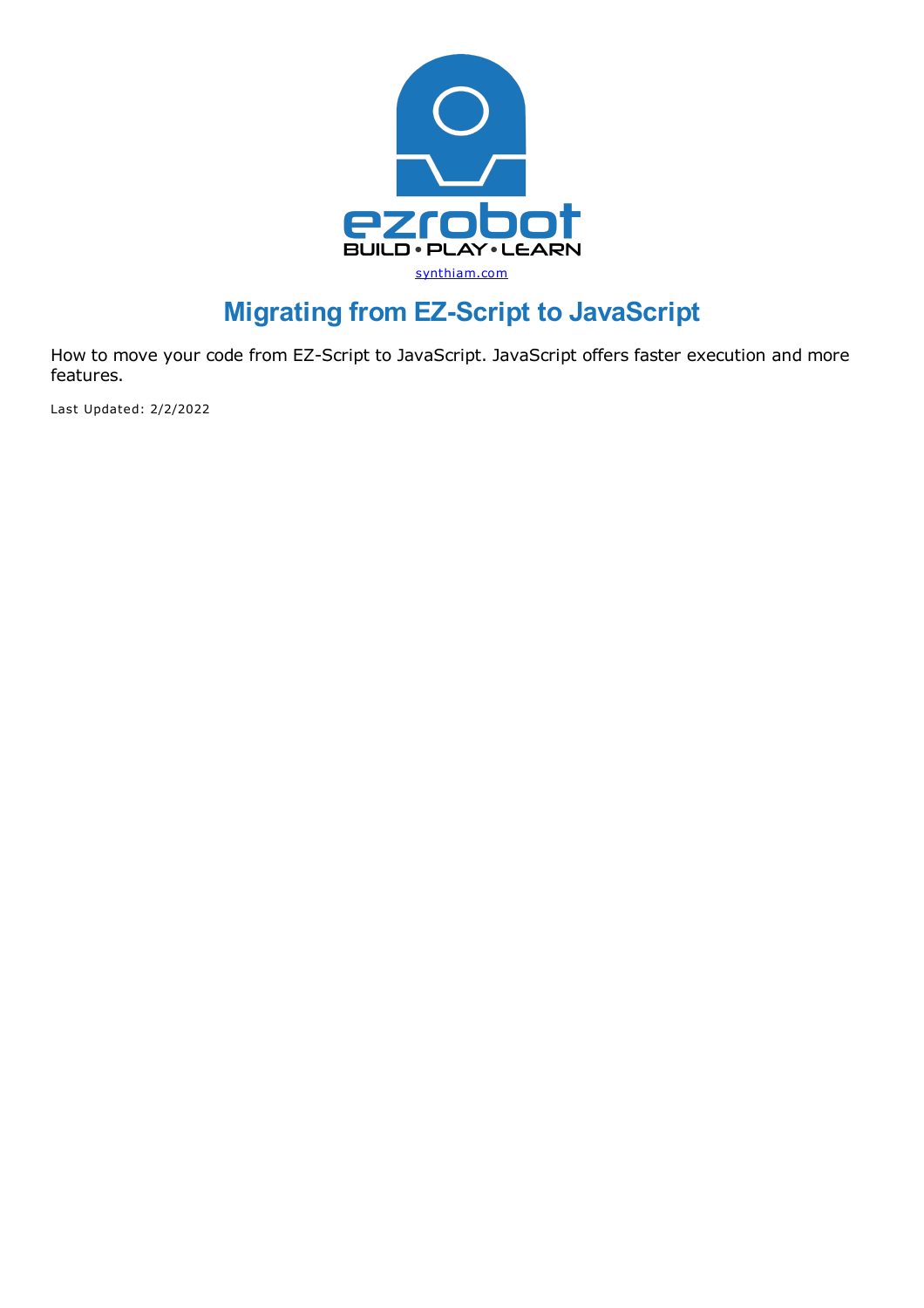

Why migrate from EZ-Script to JavaScript? The answer is performance and functionality. While EZ-Script appears straightforward, it is very similar to JavaScript. The most significant differences will be outlined in this tutorial. However, JavaScript can organize commands in groups, called classes. These command groups make JavaScript more organized and easier to find the correct command that you're looking for.

## **Performance**

The Synthiam implementation of JavaScript in ARC is fast... very fast! It outperforms EZ-Script by a significant magnitude. Take for instance, a benchmark between the two languages by counting to 1,000,000.



### **JavaScript (1.1 seconds)**

### **EZ-Script (2 minutes, 5Â seconds)**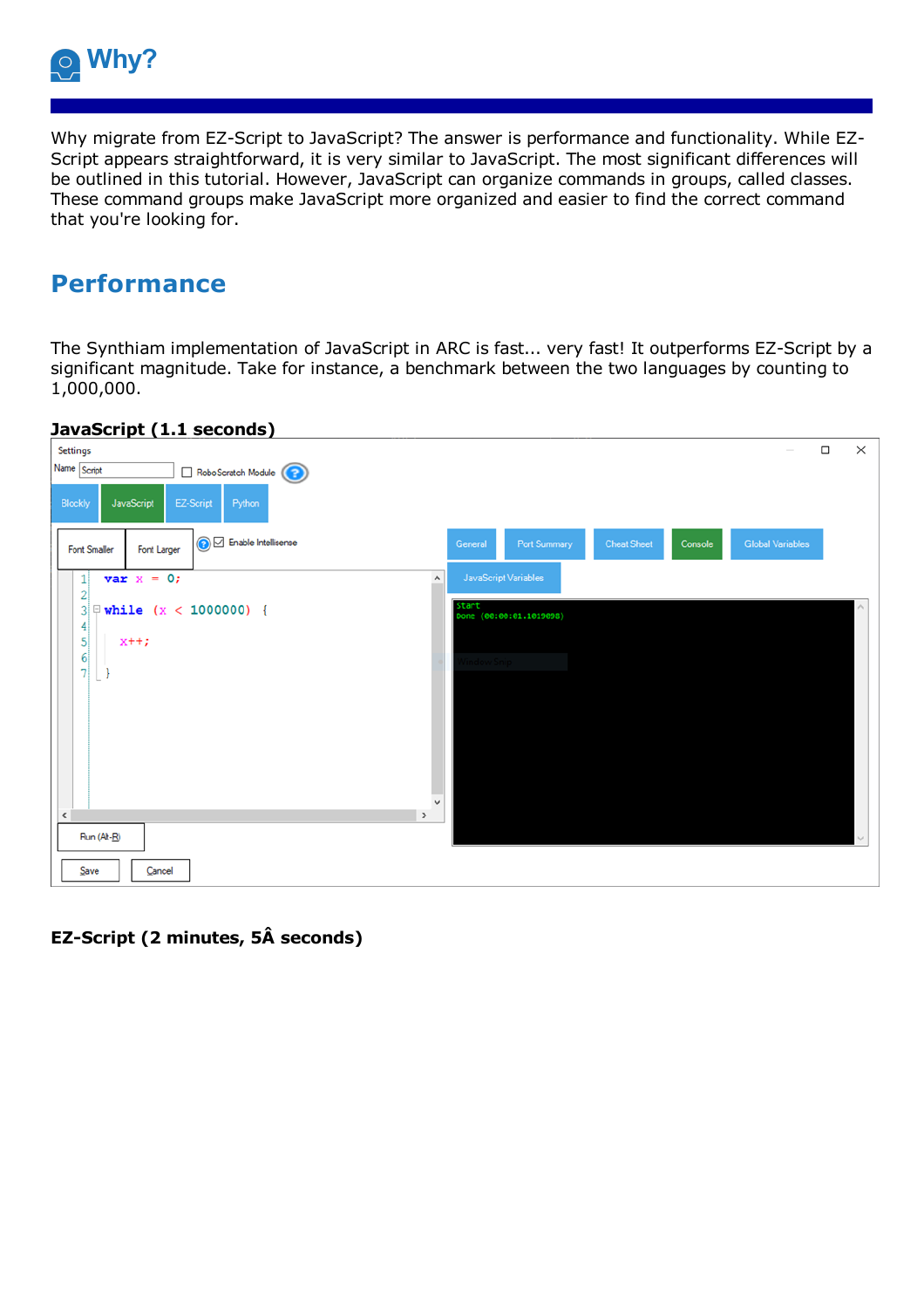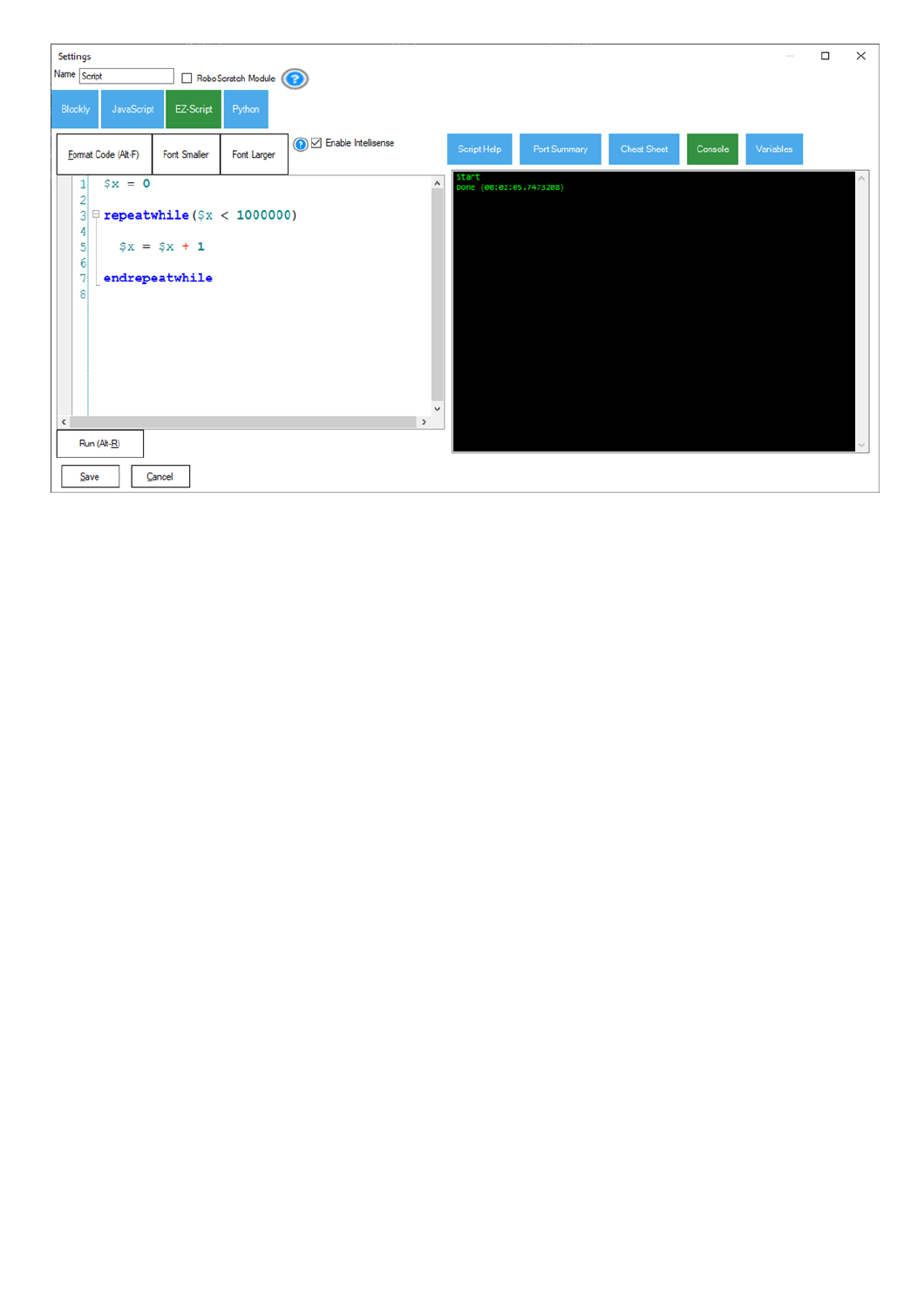JavaScript organizes commands in groups, called classes. There are classes for controlling servos, reading ADC, setting and reading digital ports, and more. The methods within the classes are well documented on the JavaScript manual page in the support section.

ARC JavaScript Manual:Â https://synthiam.com/Support/javascript-api/javascript-overview

# **How Does It Work**

When typing in the JavaScript window, intellisense will detect the first characters of each word and display a dropdown of options. For example, if want to move a servo into a position, we begin typing *Servo*. and the class for Servo commands will display.



Each class separates the commands by a (.) period. Select the class and the commands within that class will be displayed.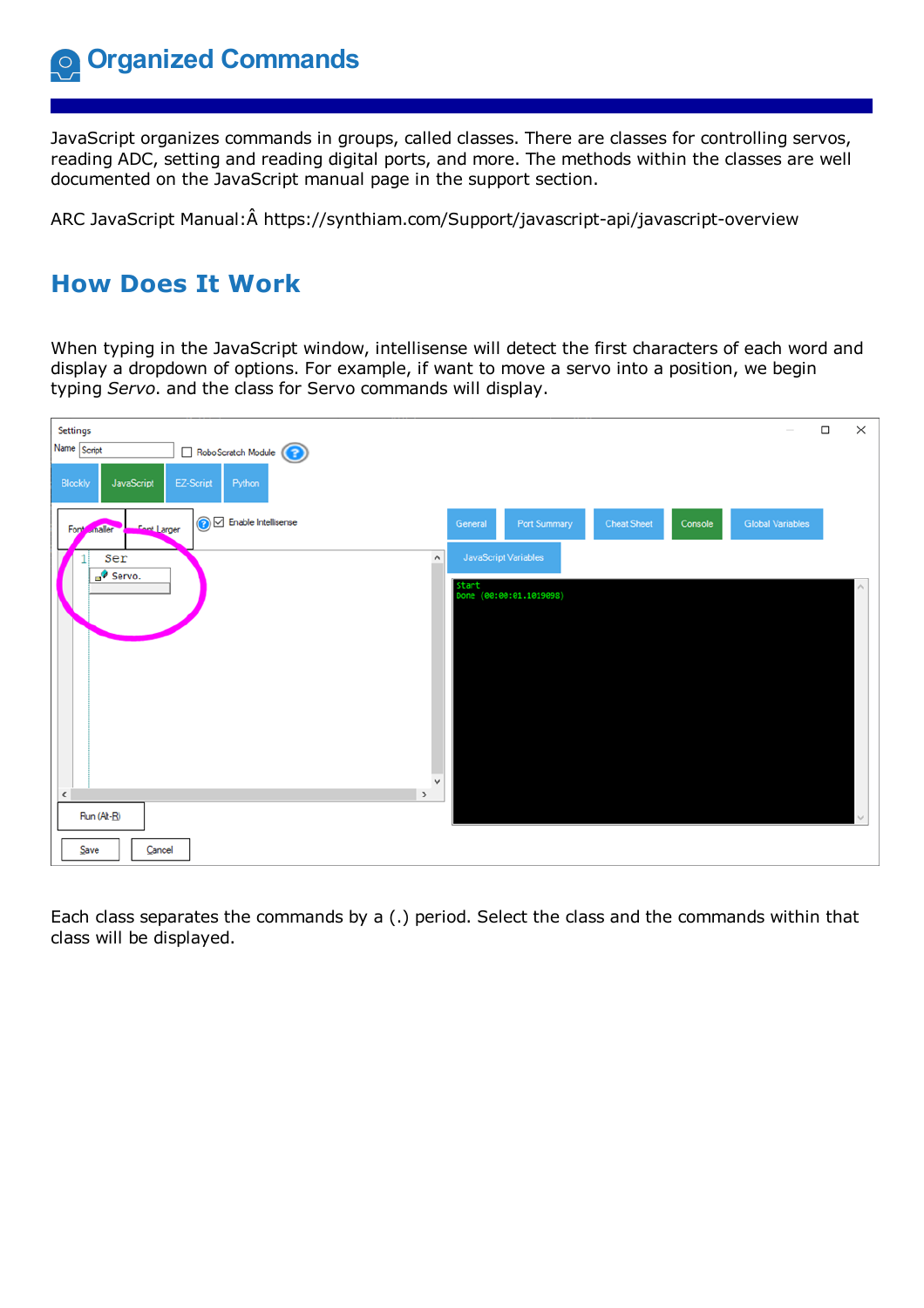

And here we can see the command Servo.setServoPosition, to move a servo into a specified position. There are variants of the command that support different parameters. That means you can type any variant of that command by providing only the parameters that you wish to provide. For Servo.setServoPosition, there is one variant that accepts the board index, and the other does not which means it defaults to index #0

Either of these two servo commands will perform the same outcome. The only difference is the second command is specifying the EZB board index.

```
i»; Servo.setPosition(d0, 75);
Servo.setPosition(d0, 75, 0); i»;
```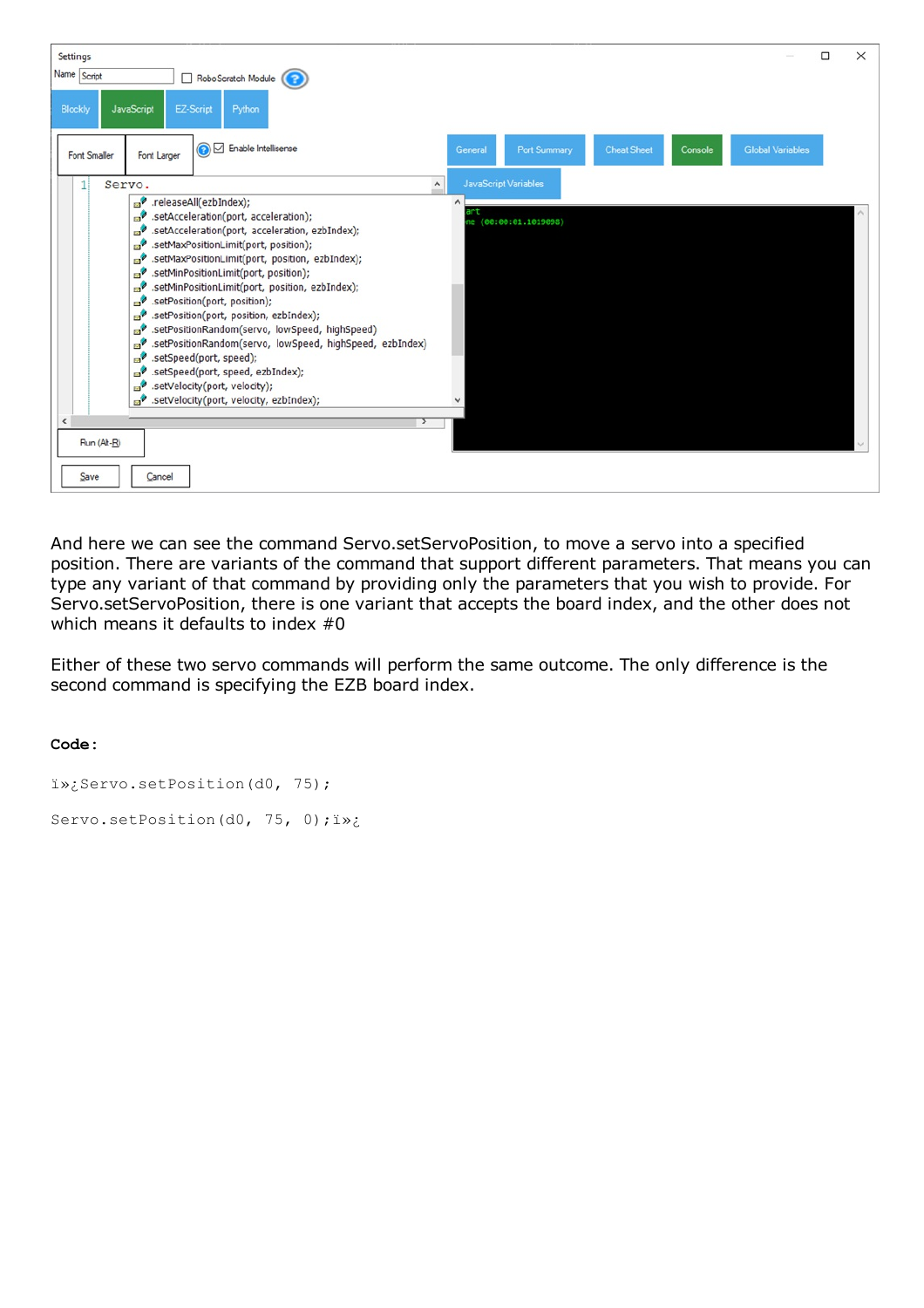**Semicolon Line Endings**

When writing EZ-Script code, at the end of the line you simply press and start coding on the next line. However, in JavaScript, it is recommended to terminate the line with <sup>a</sup> semicolon ; character. With the ARC JavaScript compiler, it is not mandatory to do it, but you will find most code examples will have the semicolon at the end of the line.

## **Examples**

#### **EZ-Script Example**Â

**Code:**

```
print("This is some text")
print("This is another line of text")
```
#### **JavaScript Example**

**Code:**

```
i»; print("This is some text");
print("This is another line of text");
```
\*Note: Notice the semicolon at the end of the lines in JavaScript. Again, it's not mandatory, but it is recommended for proper JavaScript compliance.

# **Why Semicolons?**

Traditionally, a semicolon has been common across many programming languages to tell the compiler the end of the command. This is because many commands can be included on the same line with JavaScript. It is not recommended to do this because it is messy to read, but some people program this way.

#### **Example Of Many Commands On One Line**

```
print("Hello"); print("World");
```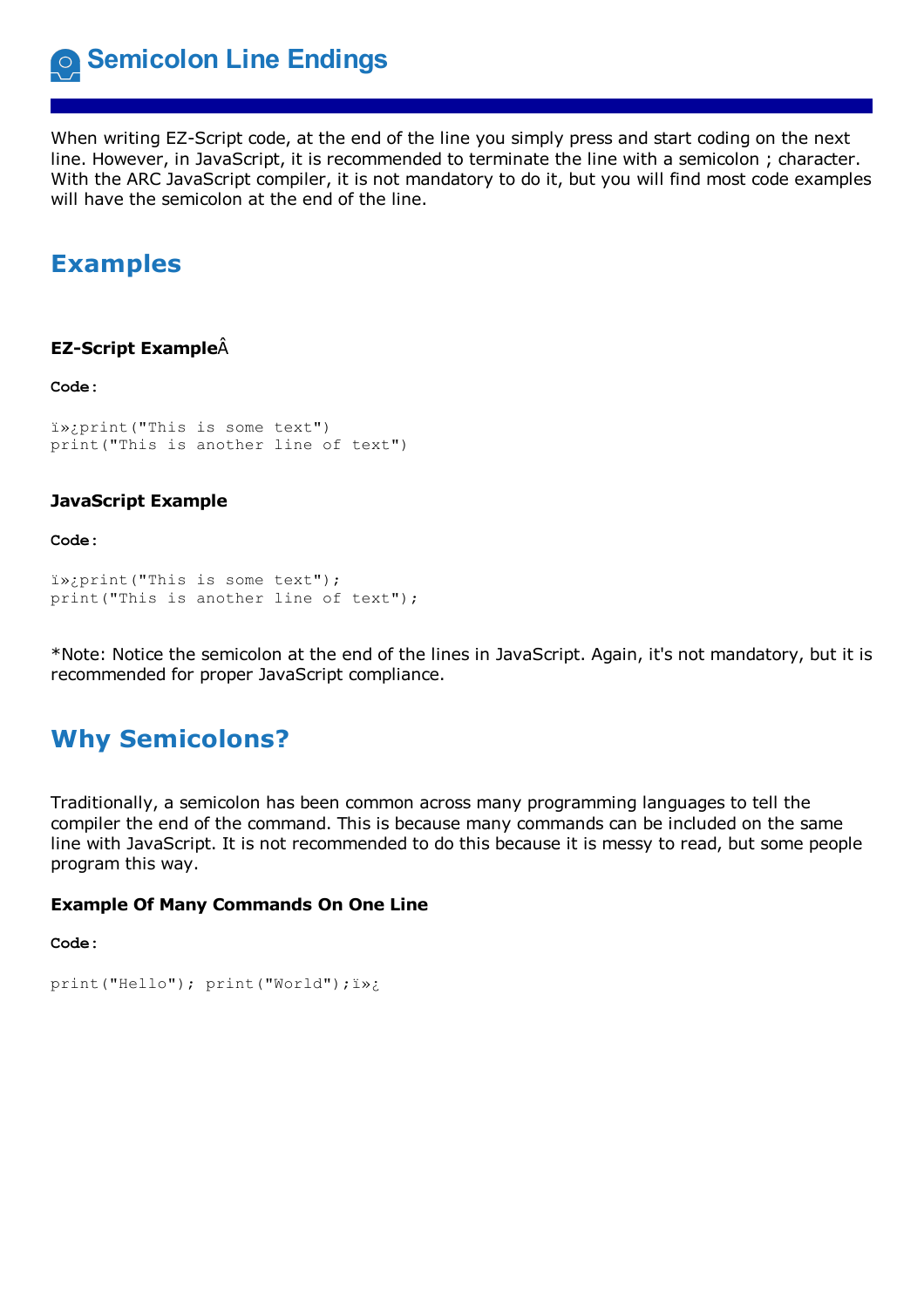

JavaScript, much like many programming languages, is case sensitive for variabes and functions. That means a variable named "MyVariable" is different than "myVariable". This applies to all variables, commands and functions.

# **Example**

Here is an example program that demonstrates how the different case of a variable makes two different variables.

#### **Code:**

```
var MyVariable = "ONE";
var myVariable = "TWO";
print(MyVariable);
print(myVariable);
```
The output of that example will demonstrate how ONE and TWO are both printed. This is because the case sensitive variable name is taken into consideration for that variable.

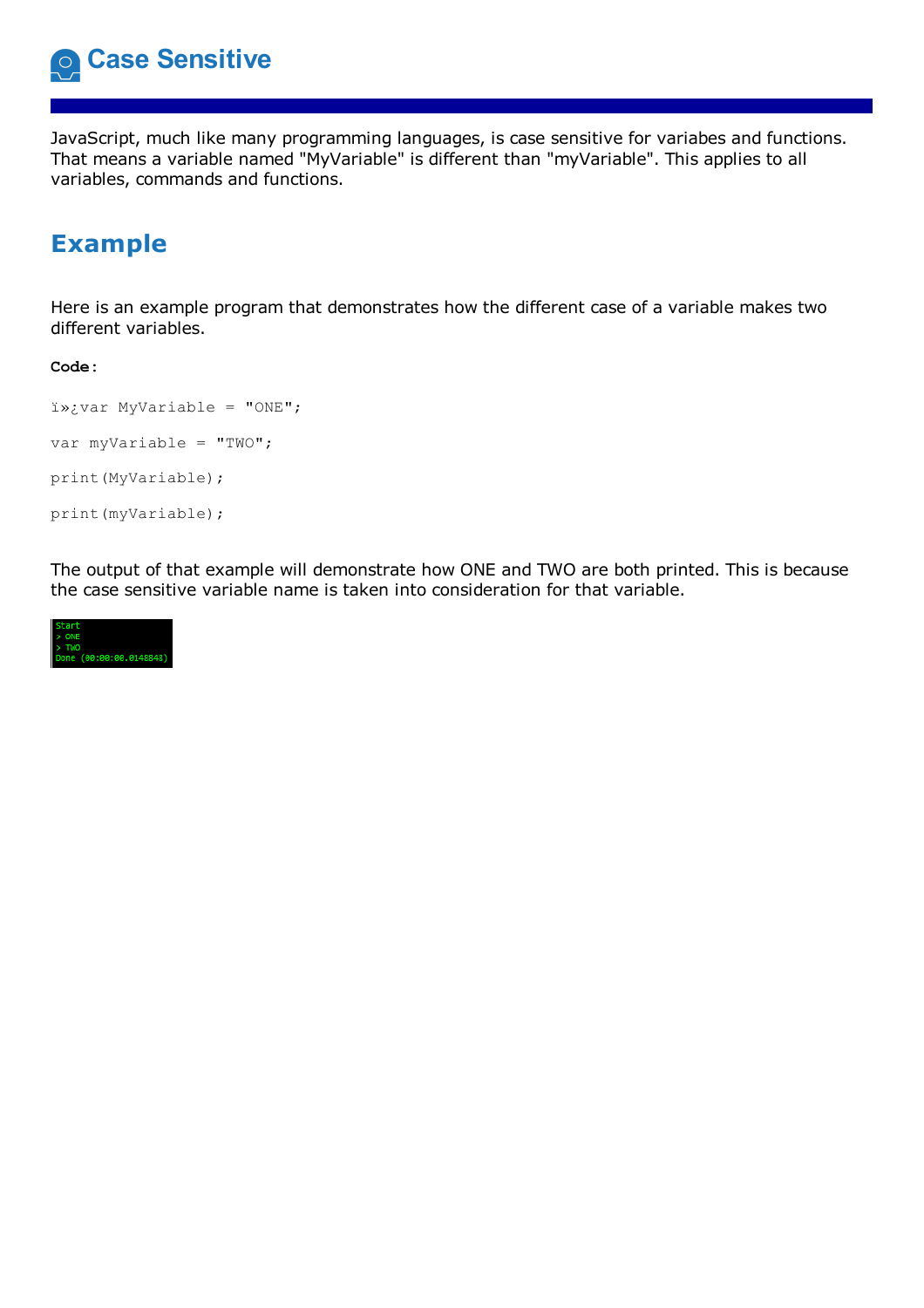

The first thing to cover are how variables differ. A variable in EZ-Script starts with a \$ (dollar sign). A variable in JavaScript does not start with anything and can be named however you wish, as long as the first character is not a number.Â

# **Assign Variable Example**

#### **EZ-Script Example**

Here is an example of a variable being created in EZ-Script

**Code:**

```
i»¿$MyVariable = "Some text"
```
print(\$MyVariable)

#### **JavaScript Equivalent**

This is the equivalent of assigning a value to a JavaScript variable

**Code:**

```
ix:var MyVariable = "Some text";
```
print(MyVariable);

\*Note: Remember that variables are case-sensitive. This is covered in an previous step of this tutorial.

# **JavaScript Variables Are Not Global Across ARC**

This is one difference that you must be aware of. When creating a variable in EZ-Script, the variable is accessible across all robot skills in ARC. However, when creating a variable in JavaScript, it is only accessible by that isolated script. To share variables across other robot skills, you will use the *getVar()* and *setVar()* commands. That will set a global variableÂ with a value so other robot skills can see it.

In fact, setting and getting variables from the Global Variable storage will also work across EZ-Script variables. EZ-Script sets variables as global by default. So, if you assign a variable in EZ-Script, you can retrieve it in another robot skill using JavaScript with the *getVar()* command.

#### **Example of Using Global Variables**

If you have a variable that you would like to share with other robot skills, use the s*etVar()* function. This will push the variable's current value into the global stack so it is available by other robot skills.Â

```
i<sub>x</sub>ivar myVariable = "This is some text";
```

```
setVar("$myVariable", myVariable);
```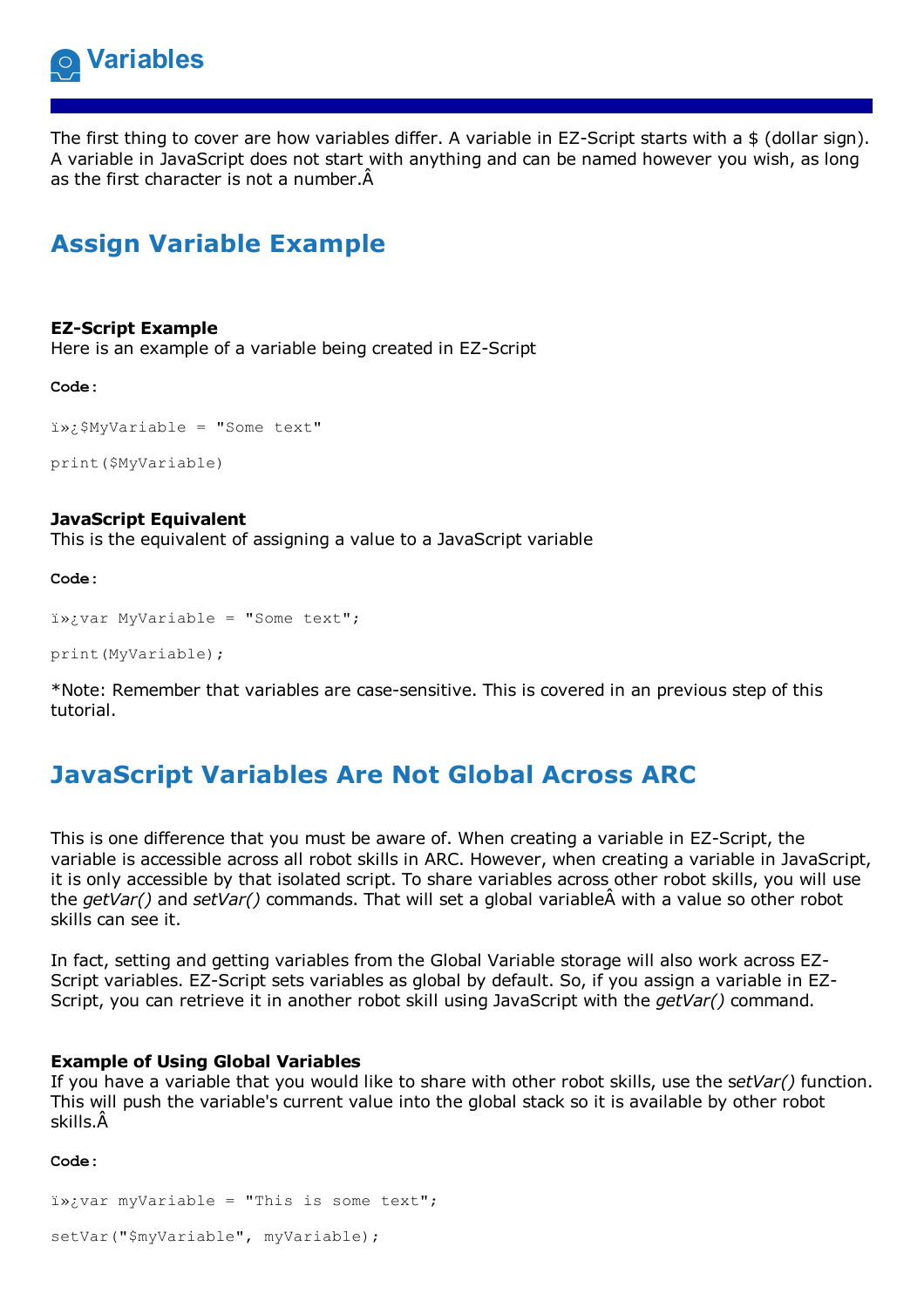In that example, the global \$myVariable will be assigned the value of JavaScript value of myVariable. This means that in another robot skill, you can retrieve that value.

**Code:**

```
var myVariable = getVar("$myVariable");
print(myVariable);
```
[head2]Global Variable Viewer[/head]

The global variable viewer will display all variables in ARC. By clicking on a variable, it will insert the *setVar()* command where the cursor is.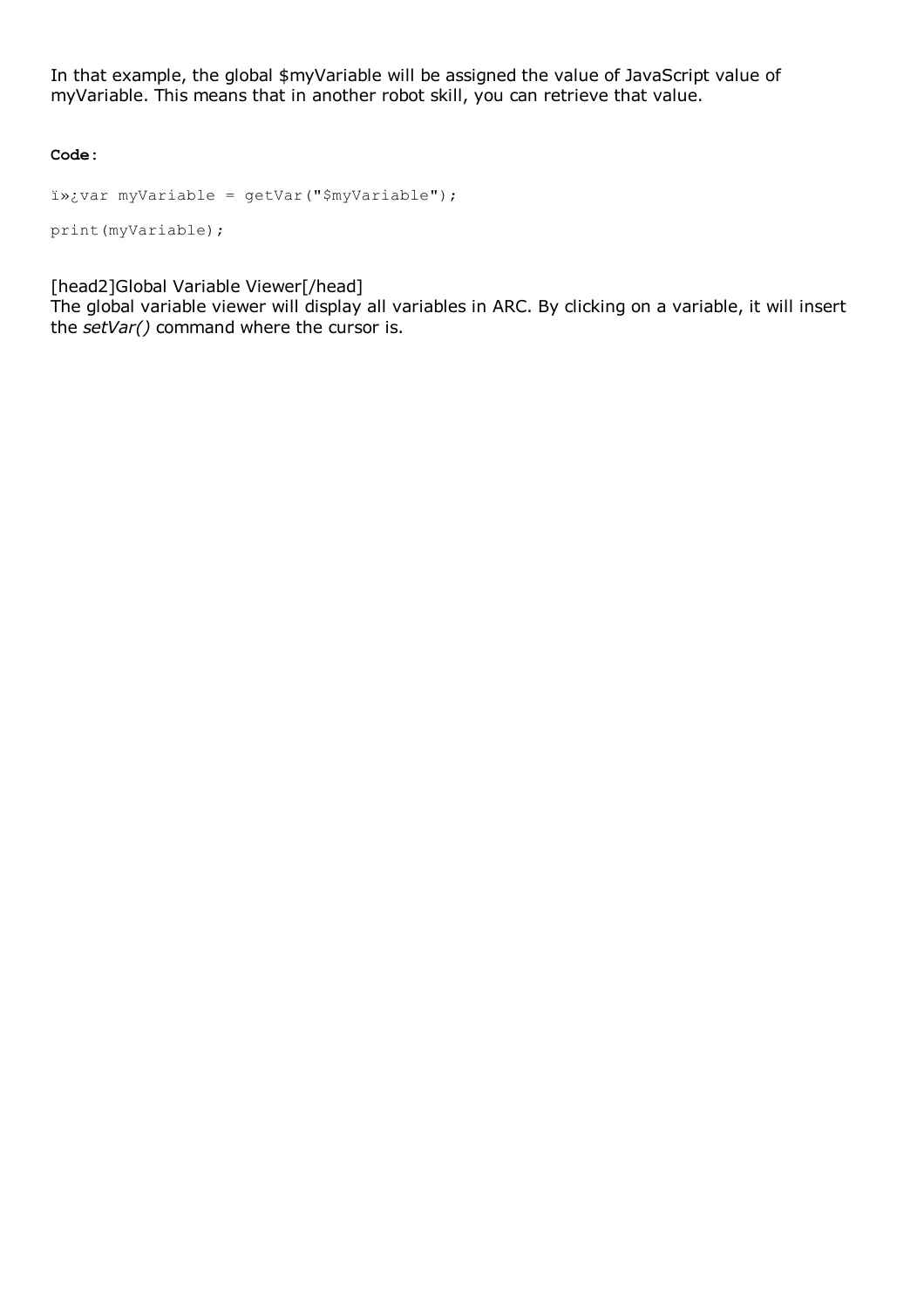## **JavaScript = uses ==**

That's right, when comparing two values in JavaScript IF condition, use  $=$  = instead of a single  $=$ . This is because a single  $=$  is reserved for assigning values. The double  $==$  is reserved for comparing values.Â

#### **Code:**

```
ixyvar myVariable = 5;
if (mvVariable == 5) {
 print("You got it");
}
```
That's the only difference for comparisons. Using  $>$  greater than,  $<$  less than,  $>=$  greater than equal to,  $\leq$  less than equal to, etc.. are all the same.

#### [head2]Not Equals[/head]

Not equals puts an *!* exclamation mark in front of the *=* equal sign in the comparison.Â This means that the value is not equal to another value.

#### **Code:**

```
i»; var myVariable = 5;
if (myVariable != 10) {
  print("The value does not equal 10");
}
```
## **JavaScript Uses Brackets**

In EZ-Script, an IF condition ends with an ENDIF. JavaScript operates the same way but uses { brackets } instead. This is called the scope, when code is between the brackets. In EZ-Script, the scope is between the IF and ENDIF statements. In JavaScript, the scope is between the { opening bracket and } closing bracket.

#### **EZ-Script**

#### **Code:**

```
i \rightarrow i$myVariable = 5
```

```
if ($myVariable == 5)
 print("You got it")
endif
```
#### **JavaScript**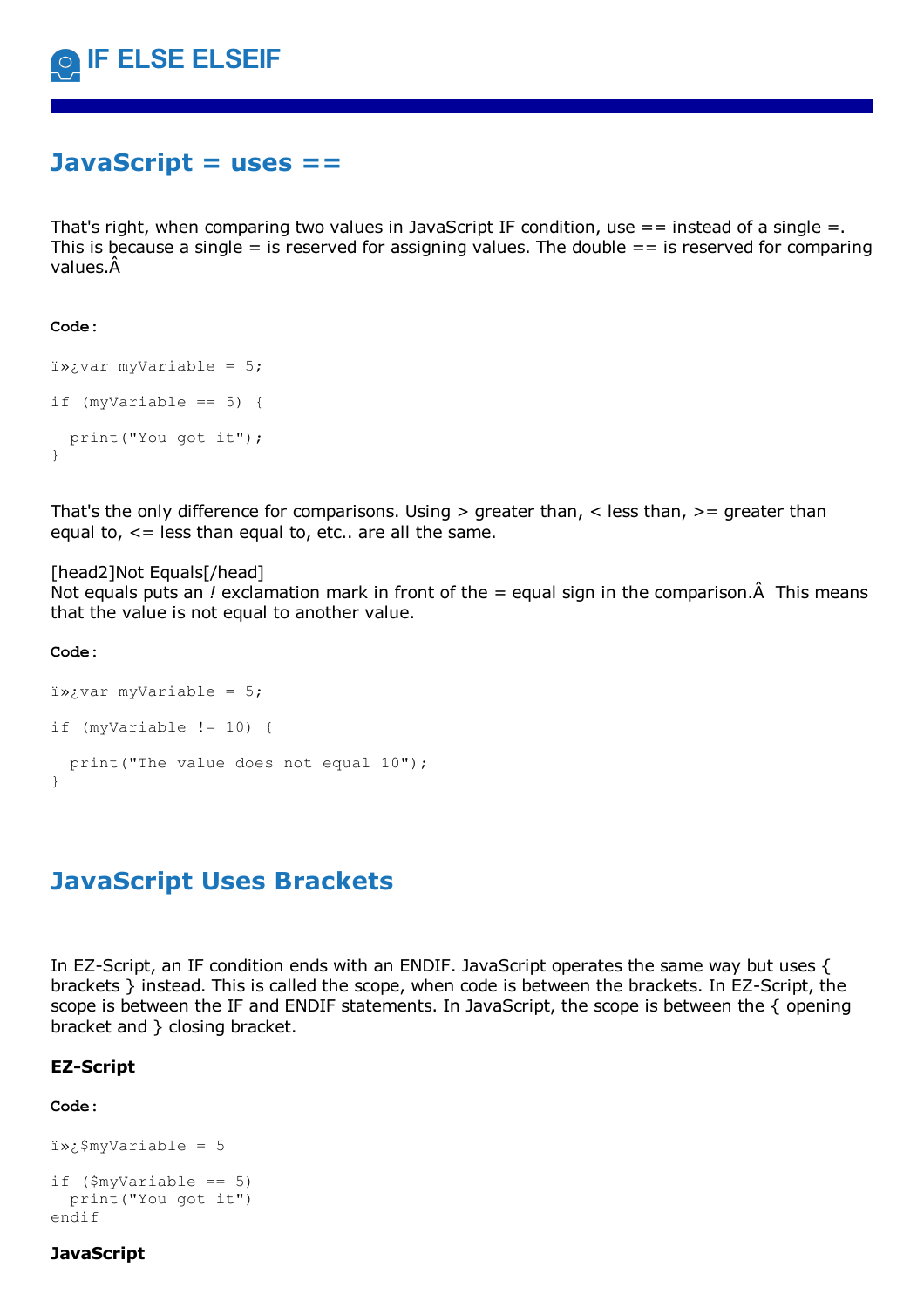**Code:**

```
i \rightarrow jvar myVariable = 5;
if (myVariable == 5) {
  print("You got it");
}
```
### **IF ELSEIF ELSE**

This is pretty much the same as EZ-Script, by having ELSE IF and ELSE commands.

**Code:**

```
var myVariable = 5;
if (myVariable == 5) {
Â print("You got it");
} else {
Â print("Nope, missed");
}
```
or similar example using ELSE IF

#### **Code:**

```
var myVariable = 5;
if (myVariable == 5) {
Â print("You got it");
} else if (myVariable = 6) {
Â print("So close");
} else {
Â print("Nope, missed");
}
```
### **Single Command Doesn't Require Brackets**

Occasionally you may see an IF condition with no brackets. That is because you may only have one command after the IF, therefore you do not require brackets. This is similar to the basic programming language, where a single IF that doesn't have ENDIF means only use the next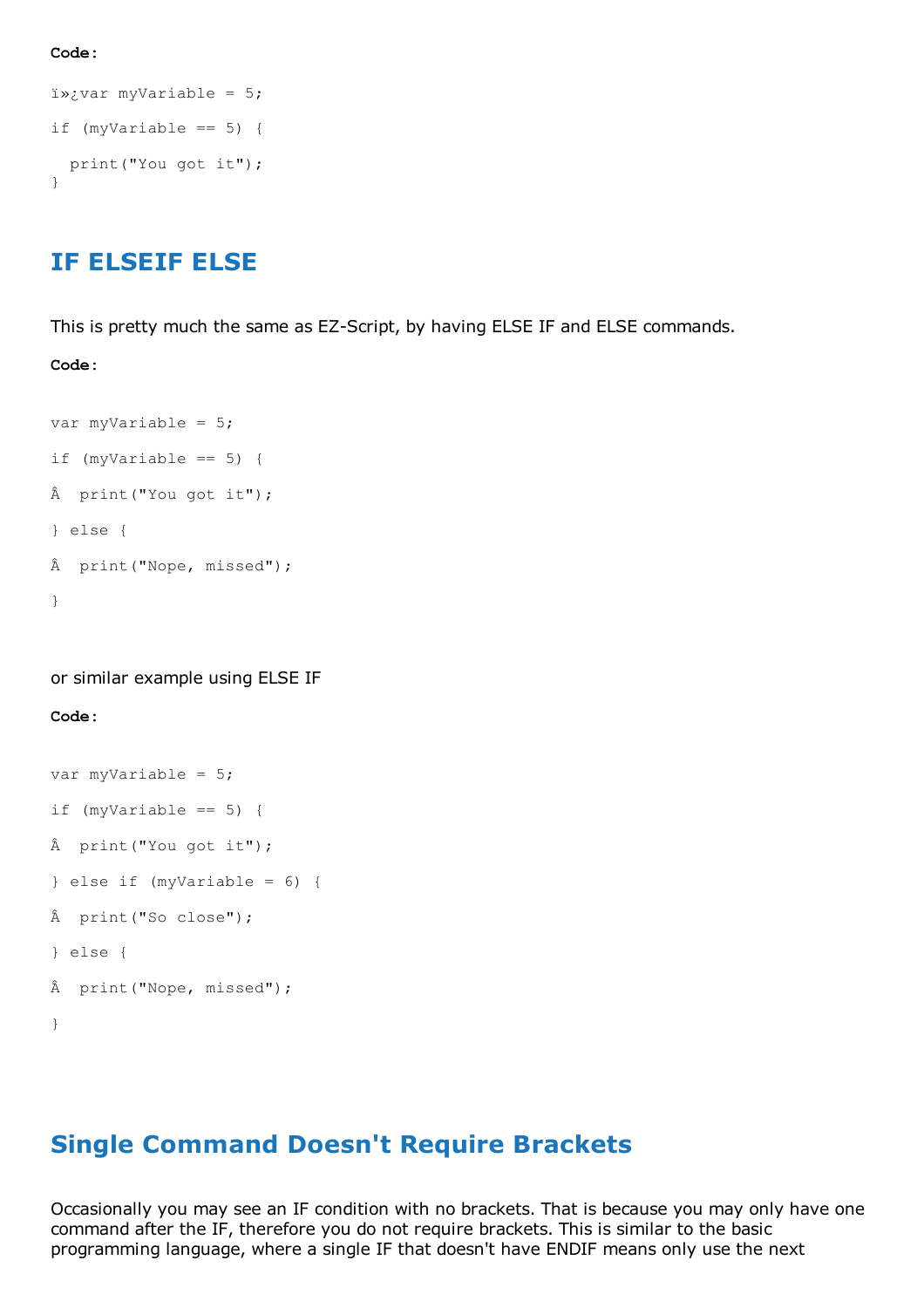#### command.

### **EZ-Script**

### **Code:**

```
$myVariable = 5
if ($myVariable = 5)
print("You got it")
```
#### endif

### **JavaScript**

```
var myVariable = 5;
if (myVariable == 5)print("You got it"); i»;
```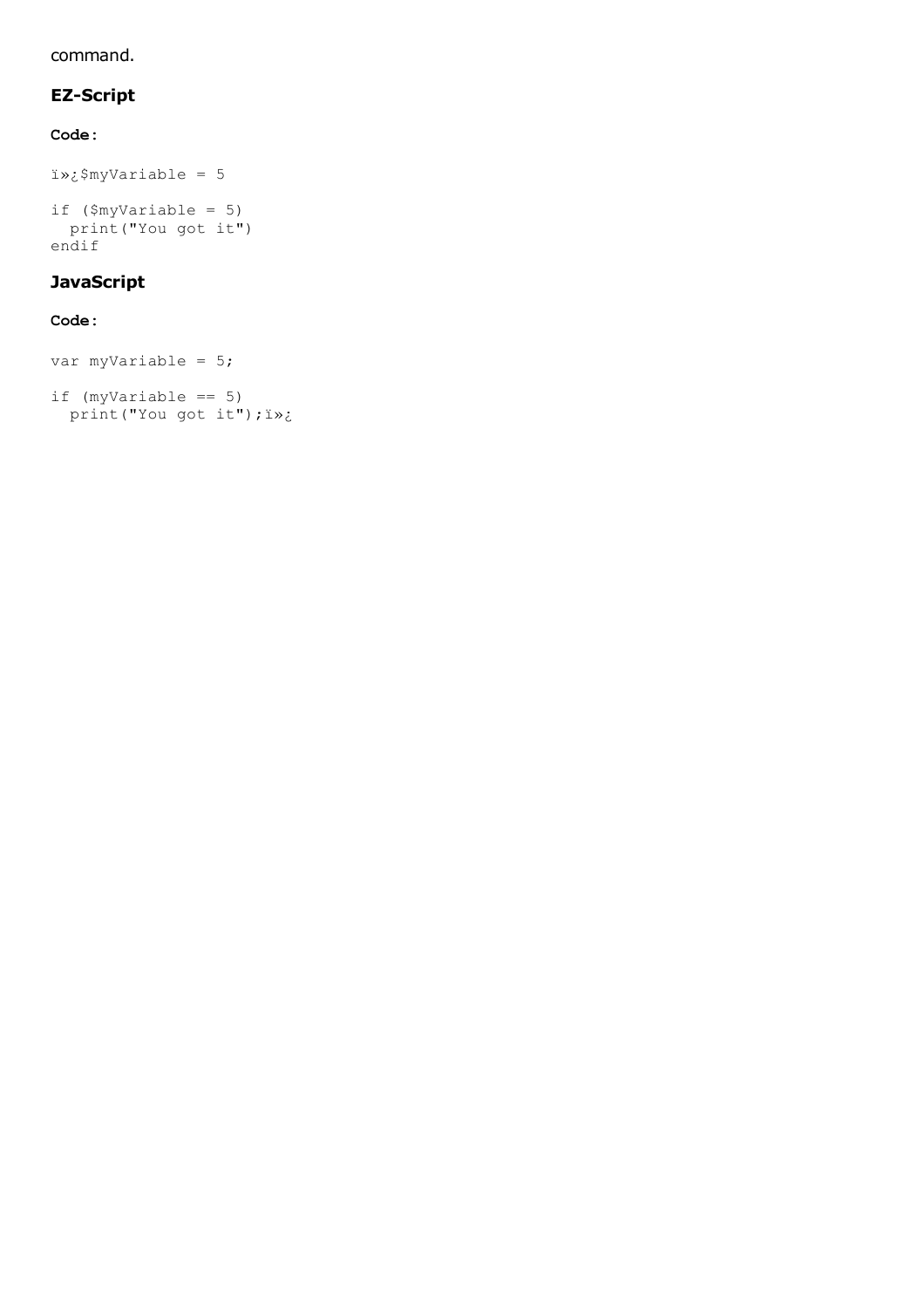

EZ-Script has a few different methods to loop. You can loop with EZ-Script using the REPEAT, REPEATUNTIL, REPEATWHILE, and simple GOTO. We'll cover the equivalent JavaScript commands here.

# **REPEAT = FOR**

The EZ-Script REPEAT command is equivalent to the FOR command in JavaScript.

#### **EZ-Script**

#### **Code:**

```
i<sub>z</sub>; REPEAT($cnt, 1, 10, 1)
```
print(\$cnt)

#### ENDREPEAT

#### **JavaScript**

#### **Code:**

```
i\rightarrow; for (var cnt = 0; cnt < 10; cnt++) {
Â print(cnt)
}
```
Here is an explanation of each command in the FOR statement from the W3 [Schools](https://synthiam.com//www.w3schools.com/js/js_loop_for.asp) website.

#### **Quote:**

```
forÂ (statement 1;Â statement 2;Â statement 3) {
Â Â //Â code block to be executed
}
```
**Statement 1**Å is executed (one time) before executing the code block. **Statement 2**Â defines the condition for executing the code block. **Statement 3**Â is executed (every time) after the code block has been executed.

## **REPEATWHILE = WHILE**

The EZ-Script REPEATWHILE() command is replaced with WHILE() in JavaScript. They operate the same way and accept the same parameter. The loop will continue while the condition is TRUE.

#### **EZ-Script**

**Code:**

 $i \times i$  fract = 0